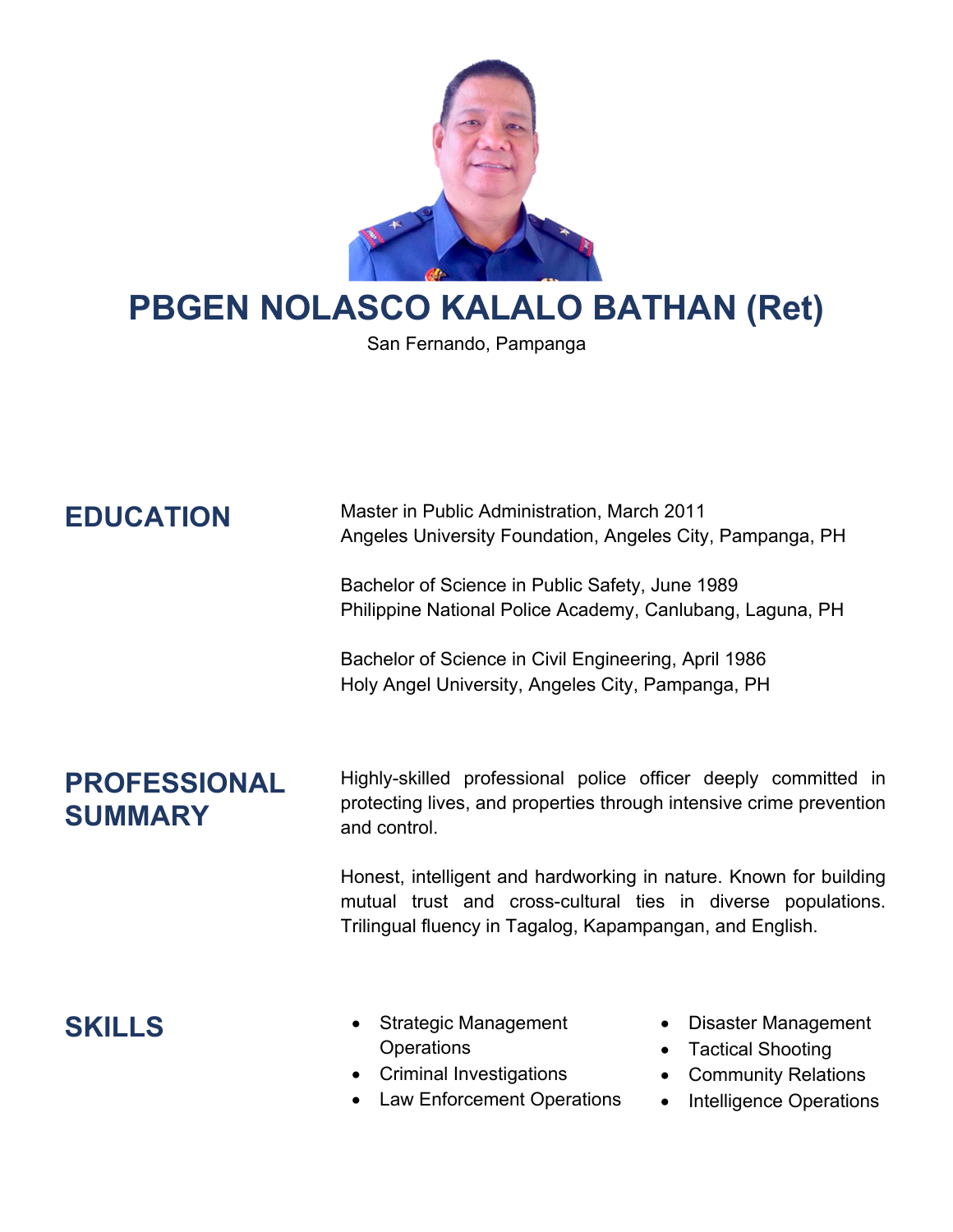**EXPERIENCE** Notable assignments and designations were:

- $\Rightarrow$  Director of PNP Health Service
- $\Rightarrow$  Deputy Regional Director for Administration of the National Capital Region Police Office (NCRPO)
- $\Rightarrow$  Deputy Regional Director for Operations of NCRPO
- $\Rightarrow$  District Director in Southern Police District, NCRPO
- $\Rightarrow$  District Director in Eastern Police District, NCRPO
- $\Rightarrow$  Deputy Regional Director for Administration of the Davao Region (Police Regional Office 11)
- $\Rightarrow$  Deputy Regional Director for Operations in CALABARZON (PRO 4A)
- $\Rightarrow$  Regional Chief Directorial Staff in Western Visayas Region (PRO 6)
- $\Rightarrow$  Chief of Police in Pasay City Police Station, SPD, NCRPO, Calbayog City Police Station (Samar Province), Candaba Municipal Police Station, Sta. Rita Municipal Police Station (Pampanga Province)
- $\Rightarrow$  Chief, Enforcement Management Division of Civil Security Group, Supervisory Office For Security and Investigation **Agencies**
- $\Rightarrow$  Provincial Director in Samar Police Provincial Office in Eastern Visayas Region (PRO 8)
- $\Rightarrow$  Regional Chief, Highway Patrol Group in Eastern Visayas Region (PRO8)
- $\Rightarrow$  Chief, Regional Intelligence Division in Eastern Visayas Region (PRO8)
- $\Rightarrow$  Chief, Provincial Intelligence and Investigation Division in Pampanga Police (PRO 3)
- $\Rightarrow$  CIDG Provincial Chief in Tarlac and Bulacan provinces (Region 3)
- $\Rightarrow$  Satellite Officer of Presidential Anti-Organized Crime Task Force in CARAGA Region (Region 13)
- $\Rightarrow$  Intelligence and Operations Officer of Highway Patrol Group Task Force Limbas

### **TRAININGS AND SEMINARS**

- **ORGANIZATIONS** Free and Accepted Masons of the Philippines, Manila
	- Philippine National Police Academy Alumni Association, Inc.
	- Orientation Seminar on Law Enforcement, Land Transportation And Traffic Code conducted by Land Transportation Office (November 11, 2017)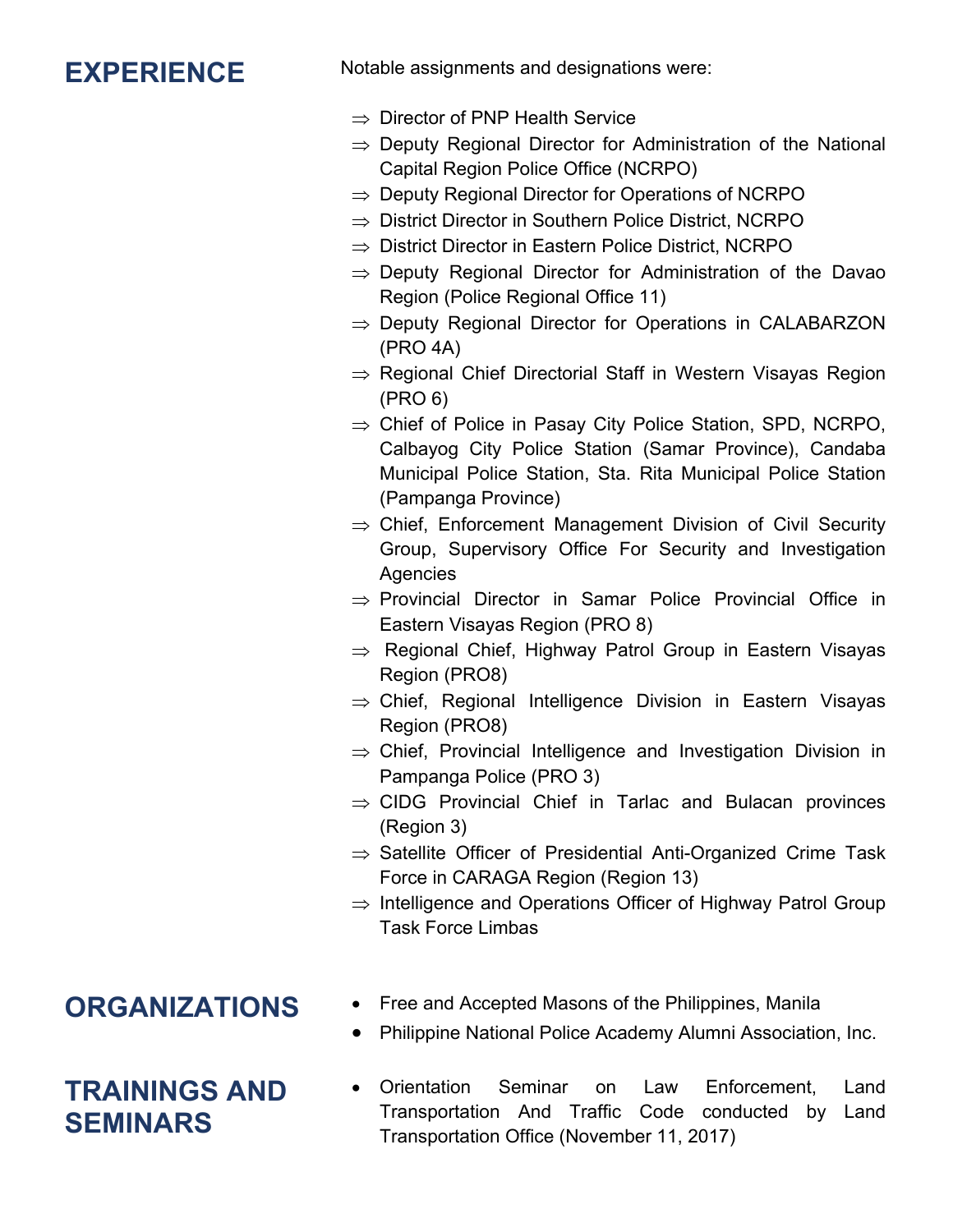- Cooperative Financial Management conducted by Union of Defense and Public Safety Cooperatives (June 25-26, 2016)
- Police Strategy Management conducted by Center for Police Strategy Management, Camp Crame, QC (March 29-31, 2017)
- Workshop of the PNP Reorganization and Modernization Plan conducted by Center for Police Strategy Management, Camp Crame, QC (February 2-3, 2017)
- Course on Money Laundering and Terrorist Financing conducted by Philippine Public Safety College in Fort Bonifacio, Taguig City (July 2-3 2009)
- Public Safety Officers Senior Executive Seminar conducted by Federal Bureau of Investigation in Los Angeles, USA (July 13- 19, 2009)
- The Police Role in Combatting Terrorism conducted by International Law Enforcement Academy in Bangkok, Thailand (January 5-9, 2009)
- Public Safety Officers Senior Executive Course conducted by Philippine Public Safety College in Fort Bonifacio, Taguig City (December 5, 2008 – September 2, 2009)
- Special Crime Investigation Course conducted by PNP Criminal Investigation and Detection Group, Camp Crame, QC (January 9, 2008 – September 19, 2008)
- Police Operational Procedure Seminar conducted by PNP Criminal Investigation and Detection Group, Camp Crame, QC (August 11-15, 2008)
- Criminal Intelligence Seminar conducted by PNP Criminal Investigation and Detection Group, Camp Crame, QC (May 28-30, 2008)
- Seminar on Special Laws conducted by PNP Criminal Investigation and Detection Group (August 19, 2005) in Region 3
- Seminar on Criminal Procedure and Evidence conducted by PNP Criminal Investigation and Detection Group in Region 3 (August 12, 2005)
- Police Negotiator's Course conducted by Australian Federal Police in Manila (March 26, 2003- April 4, 2003)
- International Affairs Process conducted by US Embassy in Manila (October 15-19 2001)
- Seminar / Workshop on Anti-Illegal Drugs Campaign Plan conducted by Presidential Anti-Organized Crime Task Force in Camp Crame, QC (January 11-12, 1999)
- Public Safety Officer's Advance Course conducted by Philippine Public Safety College (January – May 1998)